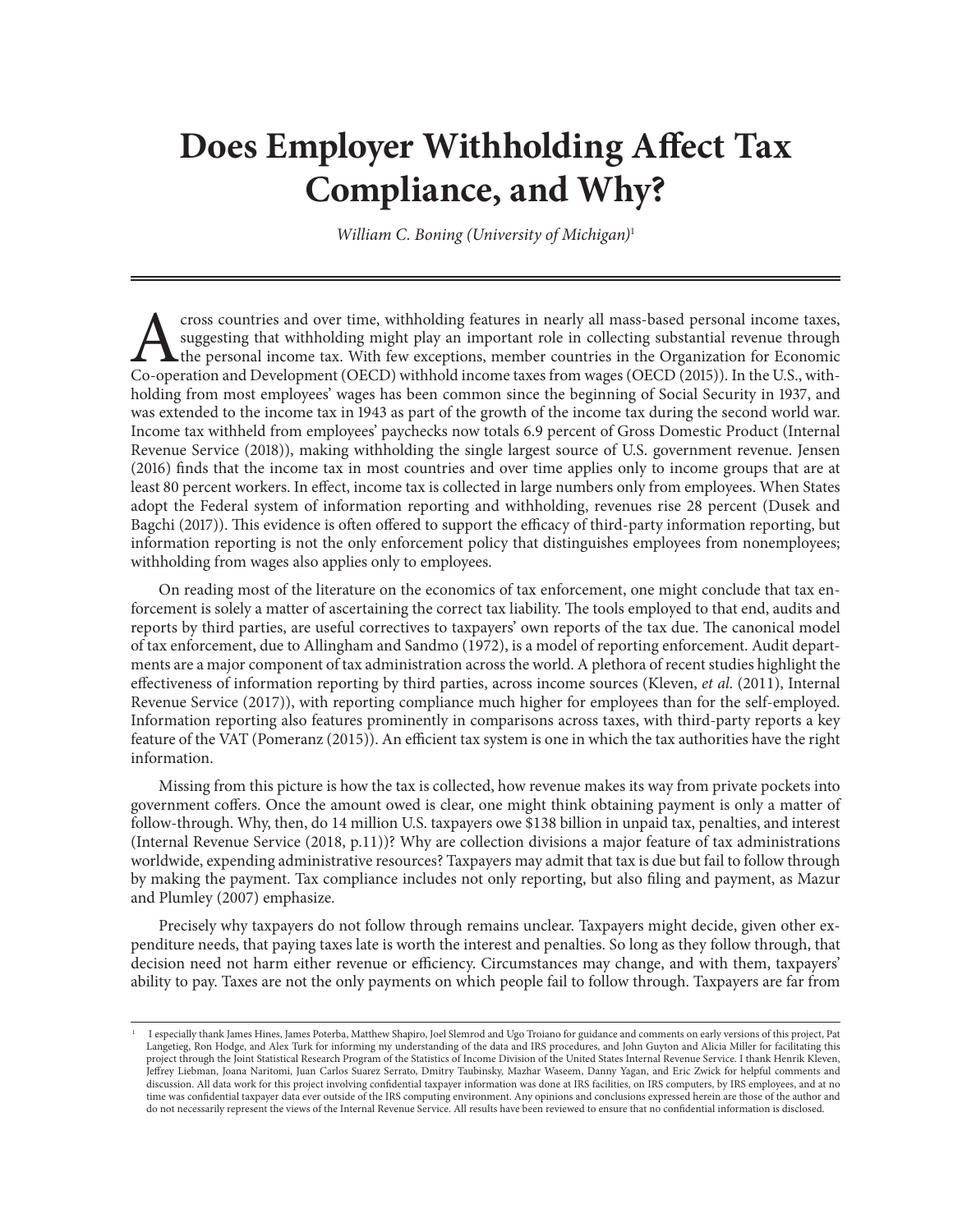fully informed, and the institutional environment is thus important. For example, simplified mailings increase Earned Income Tax Credit take-up (Bhargava and Manoli (2015)). Taxpayers may fail to follow through on their obligations to the government for many reasons: inattention given costs of becoming informed; money, time, and mental resources required to plan and to make a payment; or procrastination. Taxpayers may also take the opportunity, if available, to escape making payment altogether.

The relevant tools for tax reporting are well understood, while the tools for collecting tax payments at low administrative cost and burden to taxpayers are not well understood in the tax administration literature. If the only priority was collecting revenue, one might consider whether enough payment could be compelled in advance to cover whatever liability might arise. Income tax withholding from wages is a series of largely automatic advance payments, although in practice it does not cover all liabilities; in 2017, some 21 percent of taxpayers were required to make an additional payment when liabilities were settled (Internal Revenue Service (2018)). High rates of withholding reduce the administrative costs of obtaining payment after the fact but may impose burdens on taxpayers whose income awaits the day tax is reckoned and any excess refunded. The burden of locking away income is linked to the difficulties of borrowing against future refunds, if any, to smooth consumption. Yet the financial burden taxpayers bear from withheld income may be offset by the relief withholding provides from the time, stress, and mental burdens of making tax payments.

There is a small literature on the effects of withholding, which does not address the causal effect and mechanisms connecting withholding to individual behavior. The Internal Revenue Service (2016) reports that withholding is correlated with compliance across income sources, and taxpayers who would owe tax if filing truthfully underreport more liability in random audit data (Chang and Schultz (1990)). Differences across income sources or across taxpayers could explain this correlation even absent a causal effect of withholding. Brockmeyer and Hernandez (2016) find that increased sales tax withholding from firms increases compliance, a result they attribute to high costs that prevent firms from obtaining refunds. If a firm will not obtain a refund, then the tax withheld is the effective tax burden, and so there is no marginal cost of reporting more liability. Around the zero-refund amount, bunching in reported tax liability suggests loss aversion (Rees-Jones (2017)), which is consistent with underreporting in response to rounding changes in withholding that cross the zero-refund amount (Engstrom, *et al.* (2015)). Evidence of a local effect of withholding suggests that withholding may be important more generally. A 1992 reduction in withholding led to reduced contributions to tax-preferred retirement accounts (Feldman (2010)), behavior consistent with mental accounts.

I focus my analysis on how and why taxpayers respond to the tax withheld from their paychecks. Variation in withholding across taxpayers comes from an interaction between two policies included in the 2009 American Recovery and Reconstruction Act. I then use a difference-in-differences strategy to compare affected and unaffected taxpayers. IRS administrative data allow me to examine responses including late and partial tax payments and the timing of when returns are filed. I find that, on average, 6 percent of the amount of reduction in withholding is not paid on time and is instead mostly repaid with penalties and interest over the following several months. Taxpayers whose withholding is cut are also more likely to file late returns. Taxpayers with income from liquid assets are equally affected by the policy change, suggesting that the response is behavioral, rather than driven by a need for liquidity.

I use policy variation in withholding from an interaction between the Making Work Pay payroll tax credit and Economic Recovery Payments in Tax Year 2009. Withholding policy is set uniformly across taxpayers in any given year because employers use only a single set of tables to calculate the amount to withhold, so variation across taxpayers is difficult to obtain. The interaction between the two policies I study arises from stimulus policies aimed at providing workers and retirement and disability beneficiaries with cash in hand, with rules designed to prevent taxpayers from receiving the full benefits of both policies. The Economic Recovery Payments were \$250 checks mailed in May 2009 to each recipient of Social Security retirement or disability, Railroad Retirement Board, or Veterans' retirement or disability benefits. The Making Work Pay credit offset payroll taxes of 6.2 percent up to a maximum of \$400 (\$800 if filing jointly), phased out beginning at \$75,000 (\$150,000) of earned income, and was accompanied by a cut in withholding equal to the full credit implied by each employee's wage amount. Balances due at filing thus did not change for employees whose household did not receive an Economic Recovery Payment check. However, households both earning wages and receiving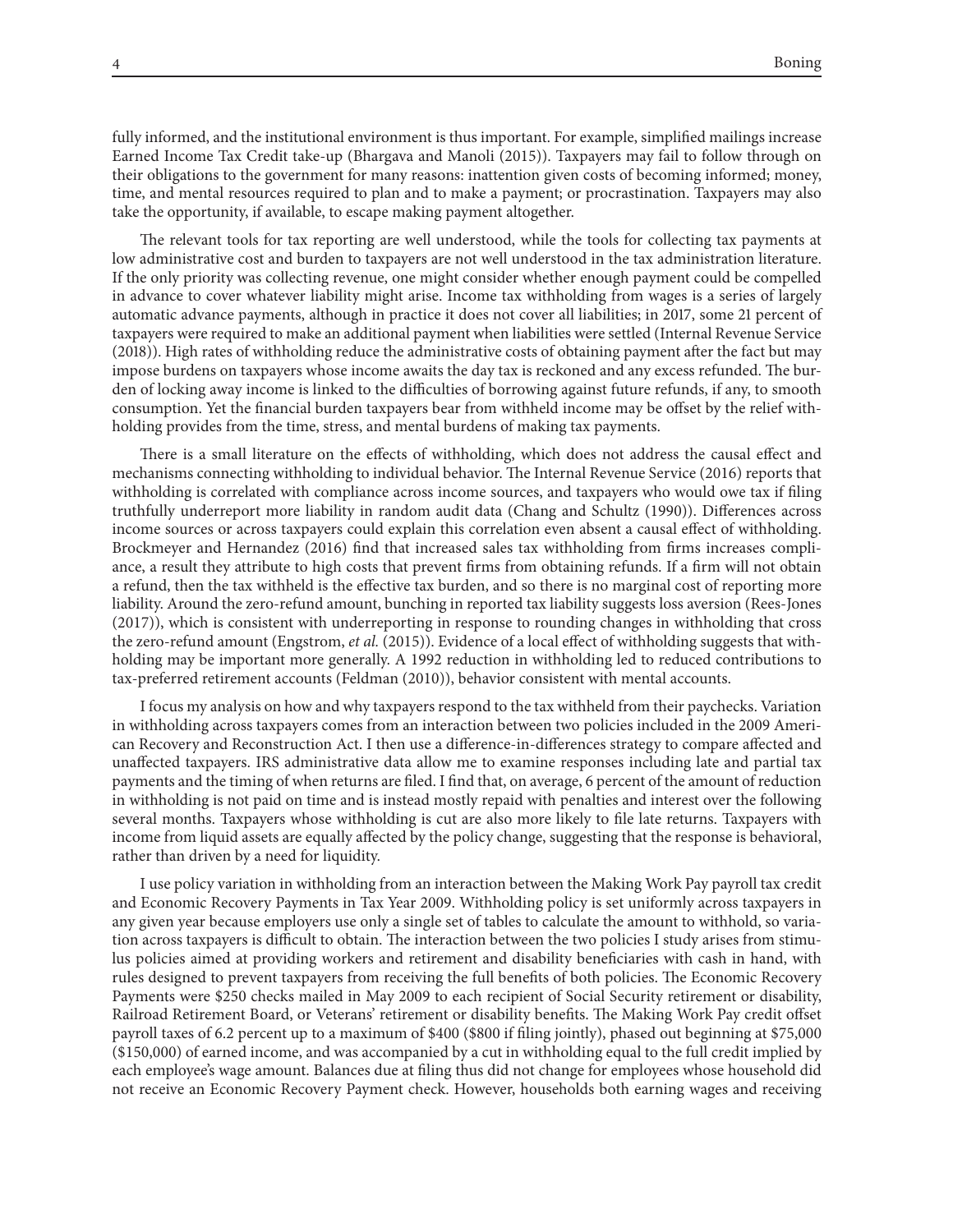an Economic Recovery Payment check had their tax credit reduced by the amount of the check. I restrict the analysis to households whose wages would, absent a check, imply at least \$250 of credit. Among these households, the treated households would have received advance benefits of up to \$650 (\$250 as a check and \$400 as a withholding cut), but after filing were eligible for only \$400 total, with \$250 coming from the check and at most \$150 from the credit. At the end of the day, treated households owed \$250 with their tax returns because they received more benefits in advance than they were eligible for. Comparing treated and control households, total benefits for both were \$400, while the timing of benefits differed.

The IRS administrative data I use combine information from tax returns, demographic information and stimulus payment receipt data from the Social Security Administration, and information on the timing of tax filings, payments, and tax debts. I take a random sample of 1 percent of the universe of taxpayers and of 10 percent of taxpayers receiving a stimulus payment, which after limiting to primary filers and to households where all taxpayers are between 30 and 70 years of age leaves me with about 850,000 households per year. All taxpayers need not appear in all years due to the filing restriction.

I employ an event-study version of a difference-in-difference specification comparing taxpayers earning substantial wages who did and did not receive a stimulus payment. In addition to the standard household and time fixed-effects, I allow for nonparametric time trends in compliance by pretreatment demographics including age, filing status before treatment, age of spouse, and dependents. As stimulus payment recipients are on average older and there are substantial trends in compliance by age, these covariates contribute to parallel pretreatment trends in the compliance outcomes I study between the two groups. The event study coefficients before treatment provide evidence for the assumption that, absent treatment, the difference between treated and control groups would remain constant. The coefficients for 2009 indicate that treated taxpayers whose withholding was reduced are more likely to pay and file late, while in later years the point estimates are much smaller and of the opposite sign, which perhaps suggests that taxpayers react to the adverse effects of a reduction in withholding by requesting additional withholding or making estimated payments in later tax years.

Studying which taxpayers are affected by a change in withholding, I find evidence that the mechanism is behavioral, and not a result of demand for liquidity, as captured by several measures of interest and dividend income. Repeating the difference-in-difference analysis among only those taxpayers whose tax returns indicate that they hold liquid assets, the results are the same. These taxpayers pay their taxes late even though they could obtain higher net returns by paying their taxes out of liquid assets like bank deposits, because the interest and penalties on tax debt exceed the return on these assets. This result holds for several measures of liquid assets: positive interest income, substantial amounts of interest income, interest income in each of the past 4 years, and dividend income. Behavioral, rather than liquidity-driven, effects of withholding suggest that withholding benefits—rather than hurts—taxpayers. Withholding enough tax that no balance is due at filing saves taxpayers time, effort, and money in the form of interest and penalties.

While the effect of the change in withholding I study might differ from the effect of larger changes in withholding, the effects I find suggest that there are advantages for tax compliance when taxpayers are employees rather than independent contractors, even if contractors' income is fully subject to information reporting. As contractors are responsible for estimated tax payments, which have been declining over time in Federal Reserve Economic Data, any increase in independent contractors may be cause for compliance concern as contractors owe larger sums at tax filing. In fact, IRS *Data Books* indicate that the number of taxpayers owing unpaid assessments each year has ballooned from 4.3 million newly delinquent accounts in 1999 to 8.3 million newly delinquent accounts in 2017 (Internal Revenue Service (2001 and 2018)).

Effects of withholding provide a caveat to the traditional view in public finance that the party remitting the tax does not matter for incidence; the compulsory payment of tax by employers may have different implications from the voluntary payment of tax by workers who are not employees for how much tax is paid, what the burdens employees bear are, and how great the administrative costs are. The view that remittance does not affect incidence has encountered recent empirical challenges, for example Kopczuk, *et al*. (2016) find that diesel tax evasion changes when remittance responsibility is shifted to a different level of the production chain.

Reducing withholding while holding tax liability constant, as in the 1992 withholding cut, might appear to provide economic stimulus when it is needed without reducing tax revenues, but this form of stimulus has un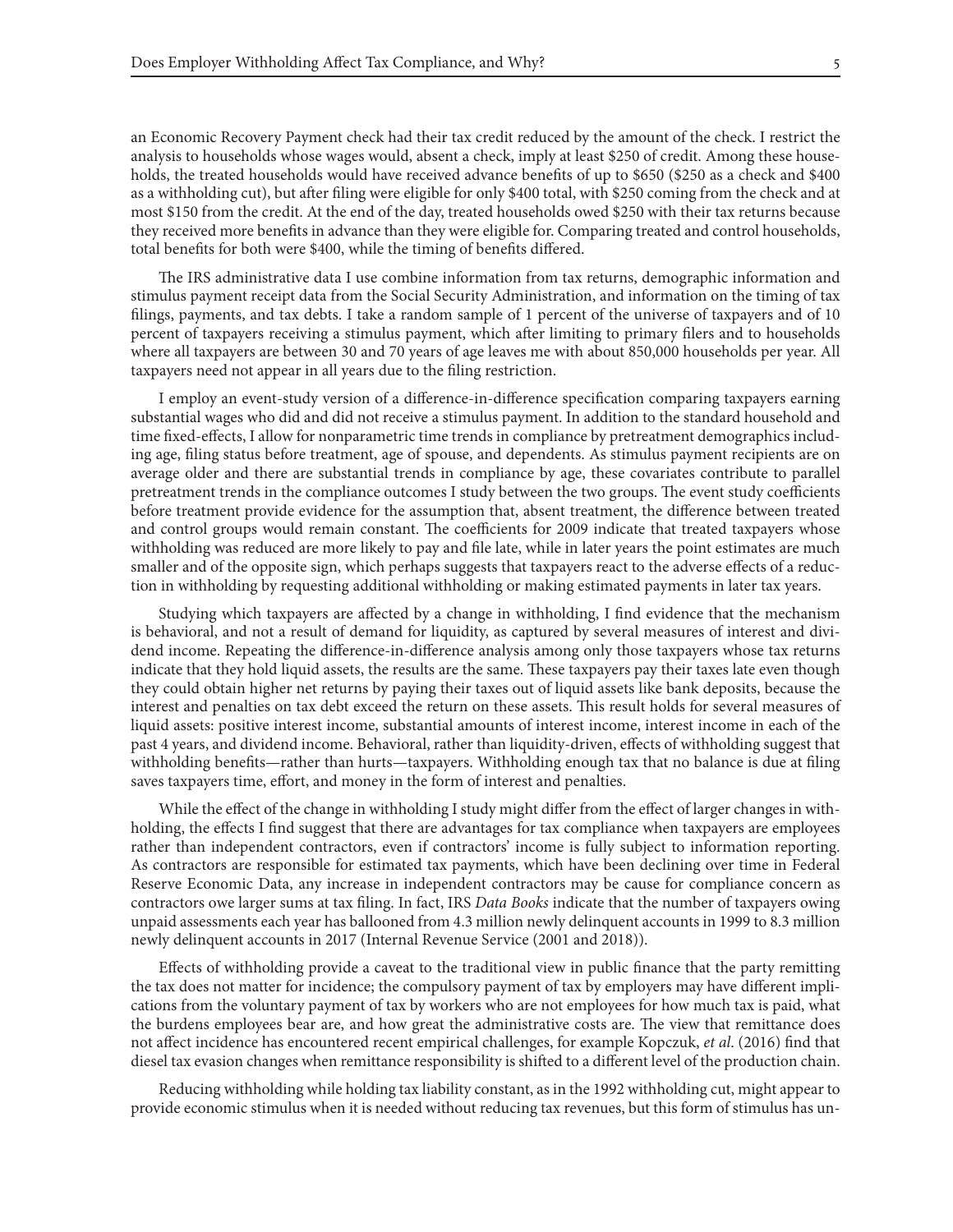intended consequences. Shapiro and Slemrod (1995) find that 43 percent of consumers surveyed said that they would spend most of the income this policy shifted forward from their refunds or balances due to their paychecks. This policy not only shrank refund amounts, but also led some taxpayers to owe new or larger balances due. While shrinking refunds cannot affect whether taxpayers pay on time, my results suggest that additional balances due lead to increases in late tax payments, creating both additional administrative costs and taxpayer burdens. The 2009 stimulus, in contrast, aimed to reduce taxpayers' tax liability and withholding by the same amount, and any increases in balances due like those I study were unintentional. While providing stimulus by reducing tax liability alongside withholding costs tax revenue, this method of providing stimulus avoids additional administrative and taxpayer burdens because it does not change the balances taxpayers owe at filing.